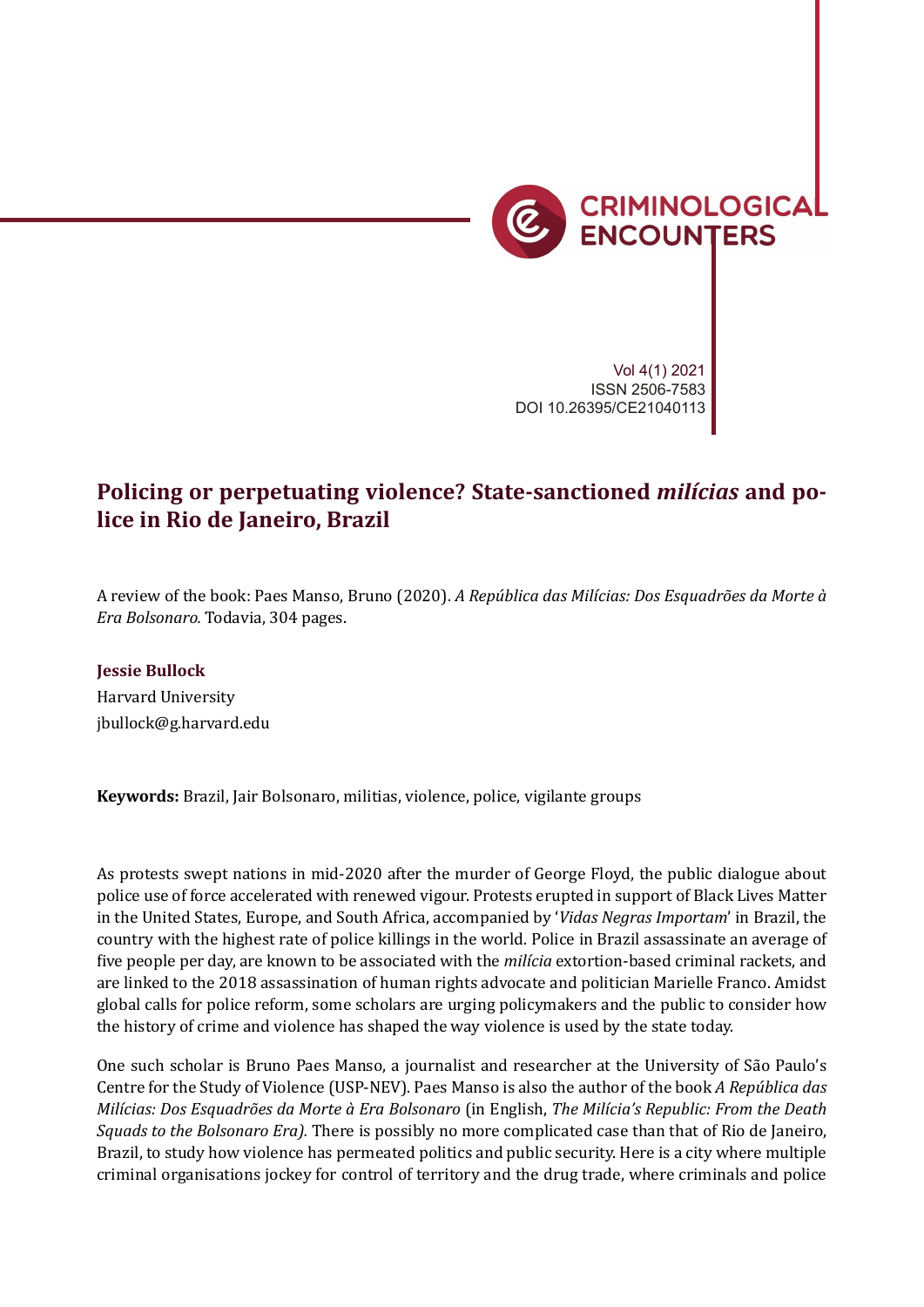alike are heavily armed, and where politicians – including the country's president, Jair Bolsonaro – advocate for the use of violence with such extreme statements as, 'A good criminal is a dead criminal'. Paes Manso doesn't shy away from the complexities; in this narrative spanning seven decades of history, he sets out to examine how the landscape of crime in Rio de Janeiro and the growth of the city's *milícias* can help to explain Jair Bolsonaro's election in 2018.

Paes Manso argues that Bolsonaro came to power because many Brazilians were seduced by the idea of *redemptive violence* – violence as a means to resolve lingering disputes (as Rio de Janeiro's death squads and *milícias* have done for decades) – when democratic justice institutions no longer seemed to be working. He draws on in-depth interviews with members of these vigilante *milícia* groups and archival work to explain how *milícias* and death squads have been resolving disputes with violence in the shadow of the law dating back to Brazil's military dictatorship. One important set of actors in Paes Manso's theory is treated rather generally in the book, yet plays an important role in his explanation of the *milícias'* rise to power: regular citizens. Paes Manso argues that in the 2018 election, voters 'chose an executioner to govern them. As if the country decided to abandon their democratic institutions', yet his evidence is too general to shed much light on the mental model of the voters as they were making this decision at the ballot box (p. 294). This is made up for by the in-depth insights explaining how today's *milícias* arose and gained political and coercive power. As Paes Manso shows, identifying and rooting out violence is nearly an intractable problem when the perpetrators of violence are embedded in the state.

Paes Manso begins with the important observation that the *milícias* we see in Rio de Janeiro today are the product of decades of choices that prioritise solving policy problems informally with violence rather than with difficult structural reforms. He explains how today's *milícias*, which have many of the defining features of vigilante groups (Bateson, 2021), and who finance their operations through ma�ia-like extortion and protection rackets (Cano & Duarte 2012; Hidalgo & Lessing 2015), have roots that can be traced back to the 1950s. On one hand, we see the violent origins of today's *milícias* in the death squads that originated in the 1960s during Brazil's military dictatorship; these were comprised of off-duty police, �ire�ighters, and members of the military. Like other vigilante groups (Bateson, 2021), these death squads were originally formed to take justice into their own hands. They targeted 'marginals' (usually poor, Black young men) that they suspected of being thieves or criminals and brutally murdered them, often leaving the body in public with their squad's insignia to stoke fear among other 'marginals'. Paes Manso details these grotesque acts and, importantly, the lack of state action to discipline the death squads. There were often few consequences, because those disciplining the death squads were likely to be members, or know a member personally.

We then see the economic origins of today's *milícias* in the earliest neighbourhood association in the Rio das Pedras district, which was created in 1964. Paes Manso explains how the waves of urban migration – primarily of poor, agricultural laborers from Brazil's northeast – created population bulges in semi-rural communities on the outskirts of the city that, when organised, were politically powerful just by virtue of the sheer size of the community. A value that neighbourhood leaders held in high esteem was the absence of 'marginals' in their communities, which stood in stark contrast to the violent, inner city *favelas* (informal settlements). Eventually, groups like the death squads and neighbourhood association leaders realised there was money to be made by charging residents for this security and peace of mind, and the assurance that 'marginals' (and eventually, drug traf�ickers) would not enter their community. And so the informal private provision of security began.

In colourful anecdotes that implicate several former and present-day politicians in Rio de Janeiro, samba schools, and the illegal gambling racketeers (*jogo do bicho),* Paes Manso walks the reader through the joint evolution of the provision of private security and sanctioned violence. The constant

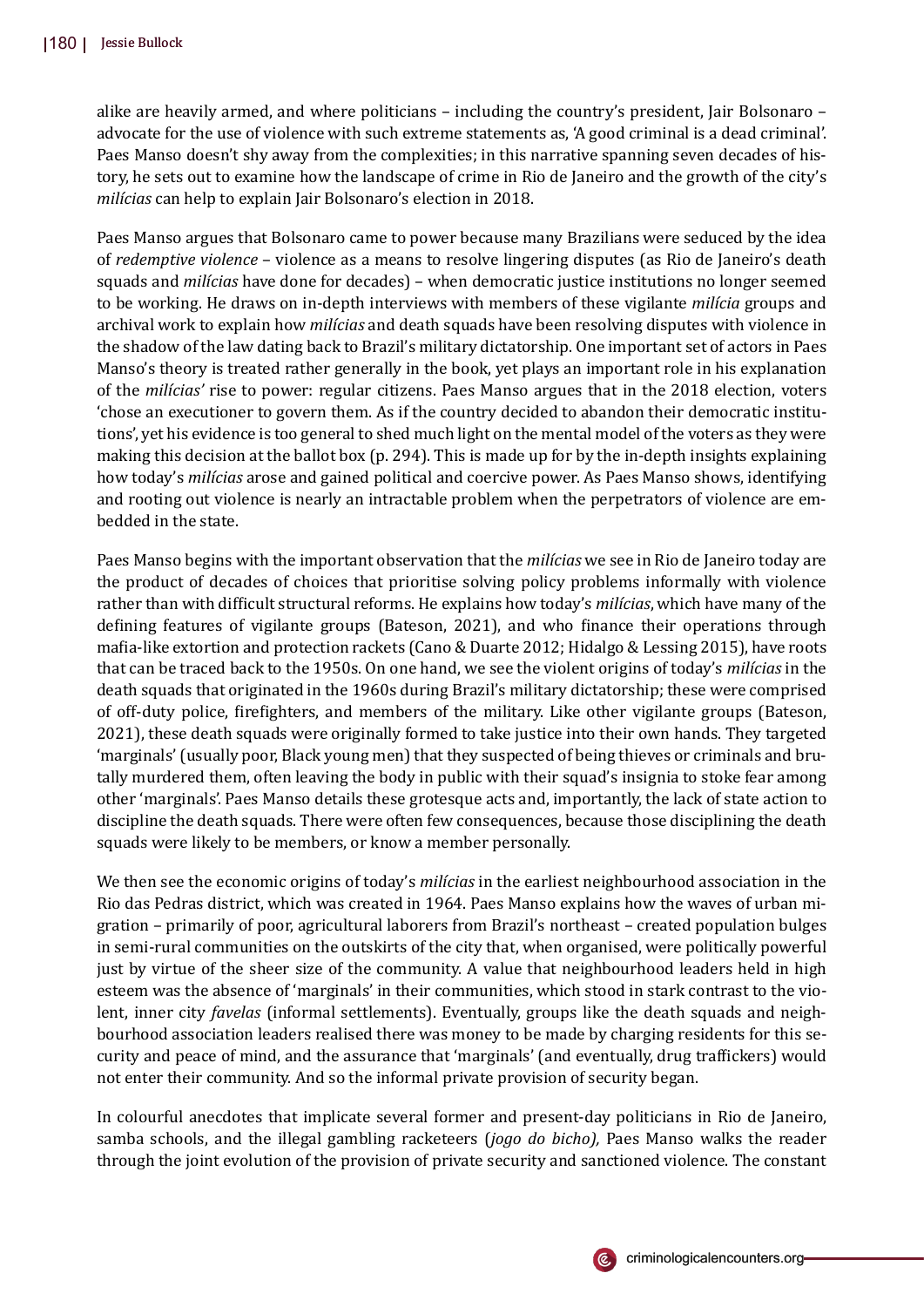presence of a 'common enemy' – whether it was the 'marginals' or the contemporary drug traf�icking gangs – helped to legitimise the extra-legal violence committed by the death squads, their allied gambling racketeers, and, �inally, today's *milícias,* he argues*.*

Paes Manso's indictment of the state's role in extrajudicial violence leads him to a second critical observation: the policies favoured by Jair Bolsonaro and his allies show the same attitudes towards violence and justice. There is a common thread running from the hard-line leaders of the military dictatorship (who, as Paes Manso documents, Jair Bolsonaro identi�ies as role models) to Bolsonaro himself and even his sons, who view police violence and vigilante violence as justi�iable when used against any citizen likely to be 'marginal' or a criminal. Paes Manso shocks with anecdotes that have occurred over the last few decades about police sniper attacks on supposed criminals from helicopters (those �ired at were actually churchgoers), the state government awarding bonuses to police of�icers that were contingent on how many civilians they shot, and Bolsonaro's son awarding prestigious honours for public service (the 'Tiradentes Medal') to police of�icers following brutal massacres of civilians. He concludes by arguing that Bolsonaro's rise to the presidency is the culmination of these choices by the state, over and over again, to choose to reward – or at least look the other way in the face of – state-sanctioned violence.

One strength of the book is the explanation of how complex the state's relationship with violence can be, and how this complicates violence reduction policies. Paes Manso explains how reducing violence isn't simply a matter of more funding, labour, or equipment, when the state's security forces are incentivised to prioritise fighting some types of criminals over others. Paes Manso shows how the state's laser focus on cracking down on 'marginals' and drug trafficking enabled a different form of criminal activity to come closer, and even enter into the state itself, in the death squads, gambling rackets, and *milícias.* Reducing violence and investigating acts of violence becomes intractable when the state is complicit, and Paes Manso shows this masterfully through the juxtaposition of the hard-on-crime tactics in favelas with the state's failure to prevent and investigate the assassination of Marielle Franco (the city councilwoman who was assassinated in 2018).

His careful tracing of the Marielle Franco case documents how the *milícias* and some of their allies have permeated several law enforcement and justice institutions at the city, state, and federal level. Paes Manso persuasively shows how difficult it could be for a 'clean' politician, prosecutor, or investigator to uncover the truth, and operate in an environment where so many potential colleagues are part of the scheme. He cites wiretap data, court testimonies, and plea bargains related to the Marielle Franco case, all of which show different powerful actors avoiding blame and feigning ignorance in order to protect themselves. Today, more than two years after the assassination, various justice institutions still do not know (or have not announced publicly) who ordered the hit on Marielle.

Paes Manso's explanation of the interconnectedness between *milícias* and the state paints a dire picture of corrupt elites and their vigilante *milícias* permeating government bodies. He speculates that those in power put hits on their political enemies while vigilantes use violence with impunity, and the poor and marginalised are harassed for merely living in the proximity of violence. The Bolsonaros unequivocally seem to be on the winning end of this arrangement. This final observation, although undoubtably true, is the least clear in the book. Paes Manso offers an explanation for how Bolsonaro and his sons were electorally successful in Rio de Janeiro, especially among police officers and the communities in which *milícias* dominate. He shows how Bolsonaro's son won a state-level election by campaigning with a former police officer that mobilised *milícia* dominated communities.

Yet there are still some lingering questions about how Bolsonaro managed to scale this electoral influence up to the national level. What provokes citizens to 'abandon their democratic institutions' in favour of a ruler like Bolsonaro? At times, it seems that Paes Manso argues that the economic anxieties

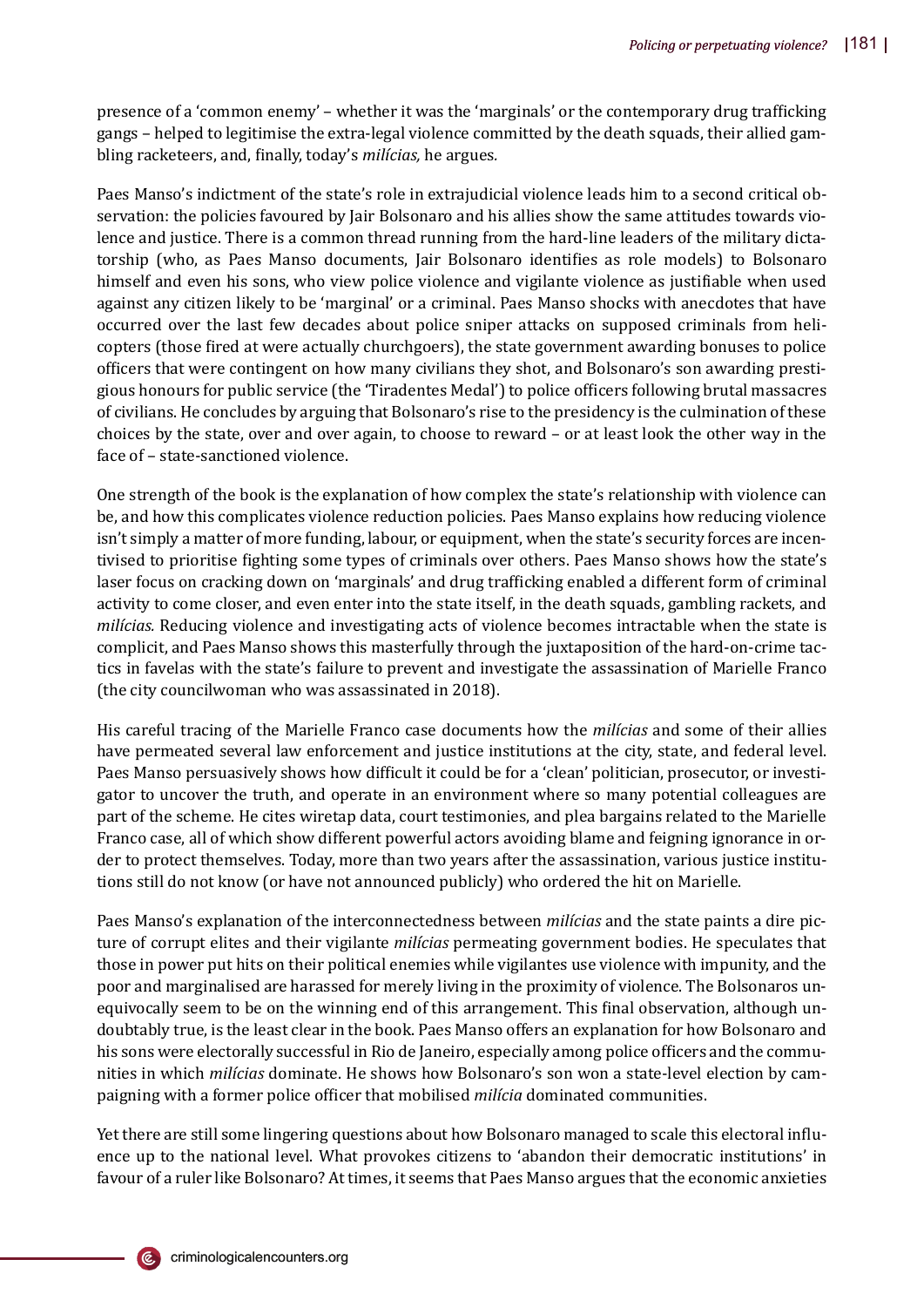and political polarisation in the mid-2010s in Brazil created the conditions for mass appeal of an antiestablishment candidate like Bolsonaro. But Bolsonaro is not only anti-establishment. Paes Manso could be clearer in explaining exactly why the hard-on-crime, militant candidate was the anti-establishment candidate that won over the citizenry, especially those that live far from Rio de Janeiro's crime (either geographically or materially) and who aren't as concerned with the fear of crime in their day-to-day lives.

This book does not claim to link the Bolsonaro family with the *milícias* or with Marielle Franco's death. What it does offer is a careful, nuanced journey through the history of the Rio de Janeiro state's relationship with violent actors. Paes Manso is successful in his attempt to explain why today's *milícias* have become so powerful and still remain strong. This narrative raises as many questions as it answers about the future of policing and the state's role in violence in Rio de Janeiro. The lessons are relevant for the Brazilian reader who cares to 'not repeat these mistakes again' (p. 36) and for the global reader who may be trying to chart a different path for their country.

## **References**

Bateson, R. (2021). "The Politics of Vigilantism." *Comparative Political Studies, 54*(6), 923–55.

- Cano, I., & Duarte, T. (2012). *No sapatinho: a evolução das milícias no Rio de Janeiro (2008-2011)*. Rio de Janeiro, RJ: LAV, Laborató rio de Análise da Violência (LAV-UERJ).
- Hidalgo, F. Daniel, & Lessing, B. (2015). "Endogenous State Weakness: Paramilitaries and Electoral Politics." *Working Paper*: 1–47.